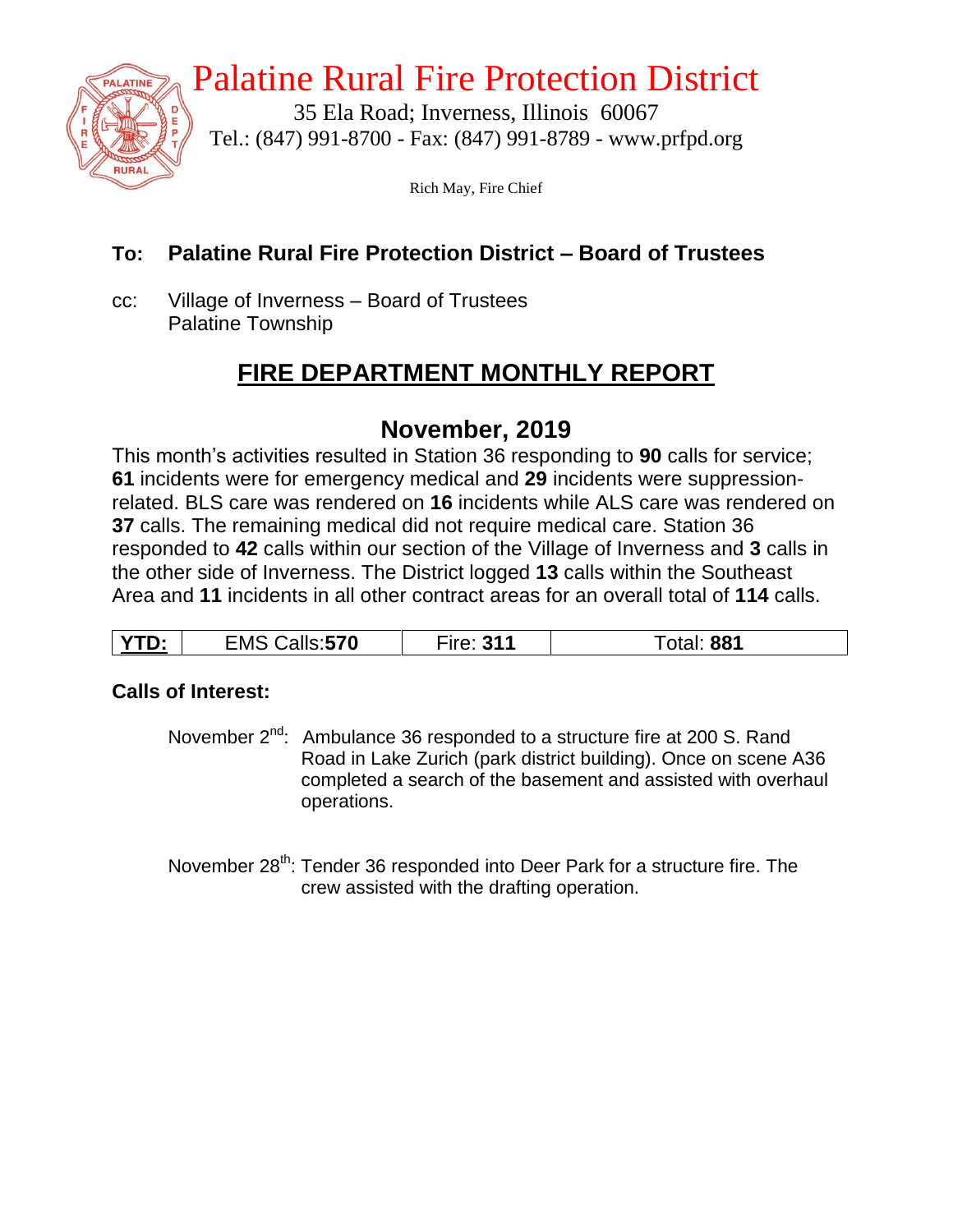| Elliergellt Response Times – Station 30                   |                                      |                 |                  |                 |                  |                 |  |  |  |
|-----------------------------------------------------------|--------------------------------------|-----------------|------------------|-----------------|------------------|-----------------|--|--|--|
| <b>Inverness, Little City and Palatine Rural District</b> |                                      |                 |                  |                 |                  |                 |  |  |  |
|                                                           | <b>Six Minute Response Benchmark</b> |                 |                  |                 |                  |                 |  |  |  |
|                                                           | <b>District 36</b>                   |                 |                  |                 |                  |                 |  |  |  |
|                                                           |                                      | <b>YES</b>      | <b>NO</b>        |                 |                  |                 |  |  |  |
|                                                           |                                      |                 |                  |                 |                  |                 |  |  |  |
|                                                           |                                      |                 |                  |                 |                  | <b>Total</b>    |  |  |  |
|                                                           |                                      | Average         |                  | Average         | <b>Total</b>     | Average         |  |  |  |
|                                                           | <b>Number of</b>                     | <b>Response</b> | <b>Number of</b> | <b>Response</b> | <b>Number of</b> | <b>Response</b> |  |  |  |
|                                                           | <b>Responses</b>                     | Time            | <b>Responses</b> | Time            | <b>Responses</b> | Time            |  |  |  |
| Total                                                     | 35                                   | 4:50            | 15               | 6:33            | 50               | 5:21            |  |  |  |

# **Emergent Response Times – Station 36**

Percentages: Responded six minutes or under: Average: **70%**

#### **Emergent Response Times – Station 36 Inverness, Little City and Palatine Rural District**

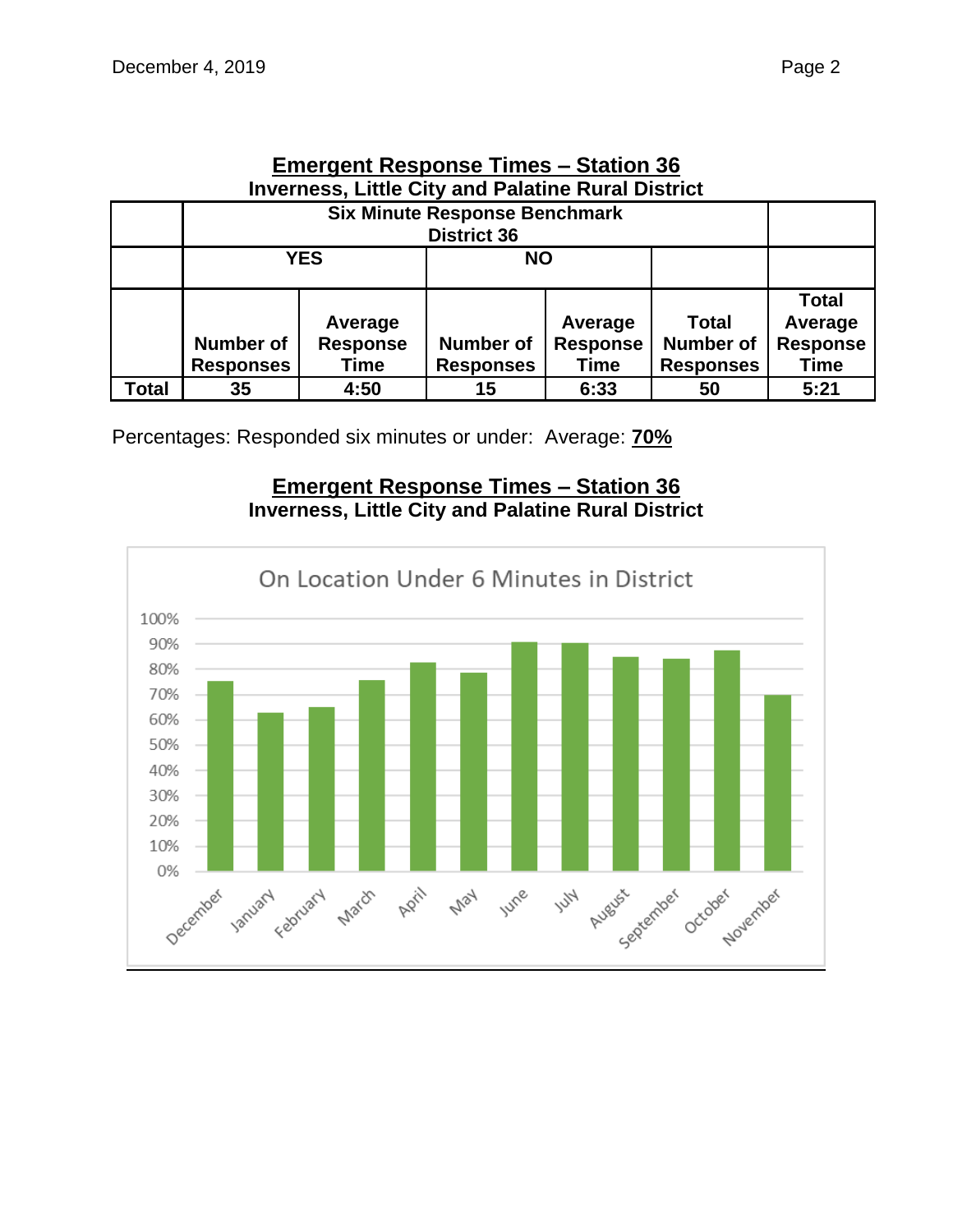## **Inverness Responses**

|              | <b>Six Minute Response Benchmark</b><br><b>District 36</b> |                                    |                                      |                                           |                                                      |                                                           |  |
|--------------|------------------------------------------------------------|------------------------------------|--------------------------------------|-------------------------------------------|------------------------------------------------------|-----------------------------------------------------------|--|
|              | <b>YES</b>                                                 |                                    | <b>NO</b>                            |                                           |                                                      |                                                           |  |
| Zone         | <b>Number of</b><br><b>Responses</b>                       | Average<br><b>Response</b><br>Time | <b>Number of</b><br><b>Responses</b> | Average<br><b>Response</b><br><b>Time</b> | <b>Total</b><br><b>Number of</b><br><b>Responses</b> | <b>Total</b><br>Average<br><b>Response</b><br><b>Time</b> |  |
| <b>INBF</b>  |                                                            |                                    |                                      | 6:21                                      |                                                      | 6:21                                                      |  |
| <b>INV</b>   | 26                                                         | 4:38                               | 12                                   | 6:28                                      | 38                                                   | 5:13                                                      |  |
| <b>Total</b> | 26                                                         | 4:38                               | 13                                   | 6:27                                      | 39                                                   | 5:14                                                      |  |

Percentages: Responded six minutes or under: Average: **87%**

| <b>INBF</b> | <b>Inverness-Barrington Countryside</b> |
|-------------|-----------------------------------------|
| <b>INV</b>  | <b>Inverness-Palatine Rural</b>         |

## **Mutual Aid/Auto Aid**

|                               | <b>Given</b> | <b>Received</b> |
|-------------------------------|--------------|-----------------|
| <b>Barrington Countryside</b> |              |                 |
| <b>Barrington</b>             | 5            |                 |
| <b>Hoffman Estates</b>        |              |                 |
| <b>Lake Zurich</b>            | 3            |                 |
| <b>Palatine</b>               | 14           | 11              |
| <b>Rolling Meadows</b>        |              |                 |
| <b>Schaumburg</b>             |              |                 |